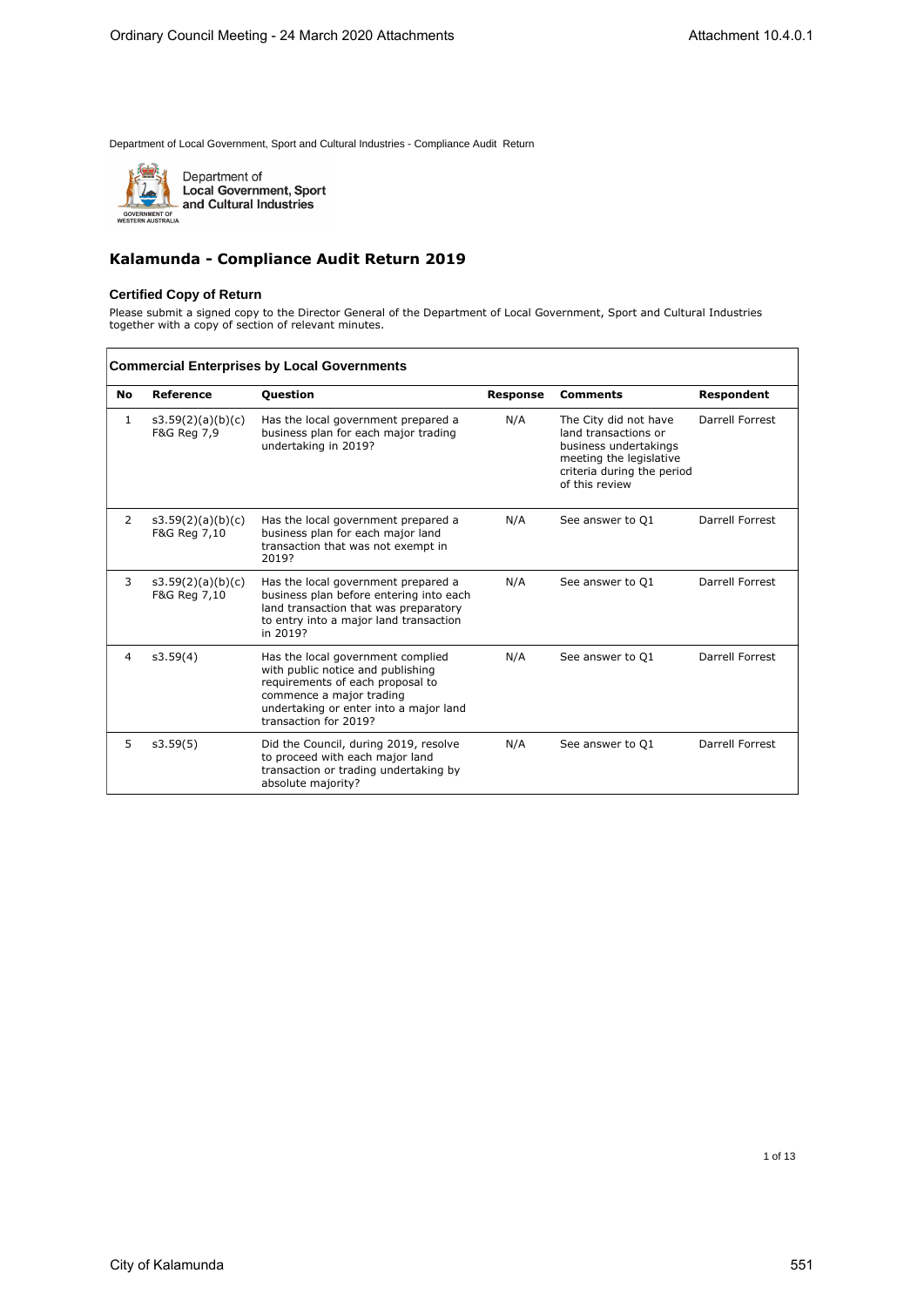

Department of<br>Local Government, Sport<br>and Cultural Industries

### **Delegation of Power / Duty**

| No           | Reference                      | <b>Question</b>                                                                                                                                       | <b>Response</b> | <b>Comments</b>                                                                                                                                                                              | Respondent      |
|--------------|--------------------------------|-------------------------------------------------------------------------------------------------------------------------------------------------------|-----------------|----------------------------------------------------------------------------------------------------------------------------------------------------------------------------------------------|-----------------|
| $\mathbf{1}$ | s5.16, 5.17, 5.18              | Were all delegations to committees<br>resolved by absolute majority?                                                                                  | N/A             | No delegations made to<br>committee                                                                                                                                                          | Darrell Forrest |
| 2            | s5.16, 5.17, 5.18              | Were all delegations to committees in<br>writing?                                                                                                     | N/A             |                                                                                                                                                                                              | Darrell Forrest |
| 3            | s5.16, 5.17, 5.18              | Were all delegations to committees<br>within the limits specified in section<br>5.17?                                                                 | N/A             |                                                                                                                                                                                              | Darrell Forrest |
| 4            | s5.16, 5.17, 5.18              | Were all delegations to committees<br>recorded in a register of delegations?                                                                          | N/A             |                                                                                                                                                                                              | Darrell Forrest |
| 5            | s5.18                          | Has Council reviewed delegations to its<br>committees in the 2018/2019 financial<br>year?                                                             | N/A             |                                                                                                                                                                                              | Darrell Forrest |
| 6            | s5.42(1),5.43<br>Admin Reg 18G | Did the powers and duties of the<br>Council delegated to the CEO exclude<br>those as listed in section 5.43 of the<br>Act?                            | No              | S5.43 (b) - Accepting a<br>Tender up to \$350k & s<br>5.43 (d) Disposal of<br>Property in accordance<br>with r30 (3) of the Local<br>Government (Functions<br>& General) Regulations<br>1996 | Darrell Forrest |
| 7            | Reg 18G                        | s5.42(1)(2) Admin Were all delegations to the CEO<br>resolved by an absolute majority?                                                                | Yes             |                                                                                                                                                                                              | Darrell Forrest |
| 8            | Reg 18G                        | s5.42(1)(2) Admin Were all delegations to the CEO in<br>writing?                                                                                      | Yes             |                                                                                                                                                                                              | Darrell Forrest |
| 9            | s5.44(2)                       | Were all delegations by the CEO to any<br>employee in writing?                                                                                        | Yes             |                                                                                                                                                                                              | Darrell Forrest |
| 10           | s5.45(1)(b)                    | Were all decisions by the Council to<br>amend or revoke a delegation made by<br>absolute majority?                                                    | Yes             |                                                                                                                                                                                              | Darrell Forrest |
| 11           | s5.46(1)                       | Has the CEO kept a register of all<br>delegations made under the Act to him<br>and to other employees?                                                | Yes             |                                                                                                                                                                                              | Darrell Forrest |
| 12           | s5.46(2)                       | Were all delegations made under<br>Division 4 of Part 5 of the Act reviewed<br>by the delegator at least once during<br>the 2018/2019 financial year? | Yes             | By Council to the CEO -<br>25 June 2019.<br>By CEO to staff - 19<br>September 2018.                                                                                                          | Darrell Forrest |
| 13           | s5.46(3) Admin<br>Reg 19       | Did all persons exercising a delegated<br>power or duty under the Act keep, on<br>all occasions, a written record as<br>required?                     | Yes             |                                                                                                                                                                                              | Darrell Forrest |

#### **Disclosure of Interest**

| No | Reference | <b>Ouestion</b>                                                                                                                                                                                                                                                                               | Response | Comments | Respondent      |
|----|-----------|-----------------------------------------------------------------------------------------------------------------------------------------------------------------------------------------------------------------------------------------------------------------------------------------------|----------|----------|-----------------|
|    | s5.67     | If a member disclosed an interest, did<br>he/she ensure that they did not remain<br>present to participate in any discussion<br>or decision-making procedure relating<br>to the matter in which the interest was<br>disclosed (not including participation<br>approvals granted under s5.68)? | Yes      |          | Darrell Forrest |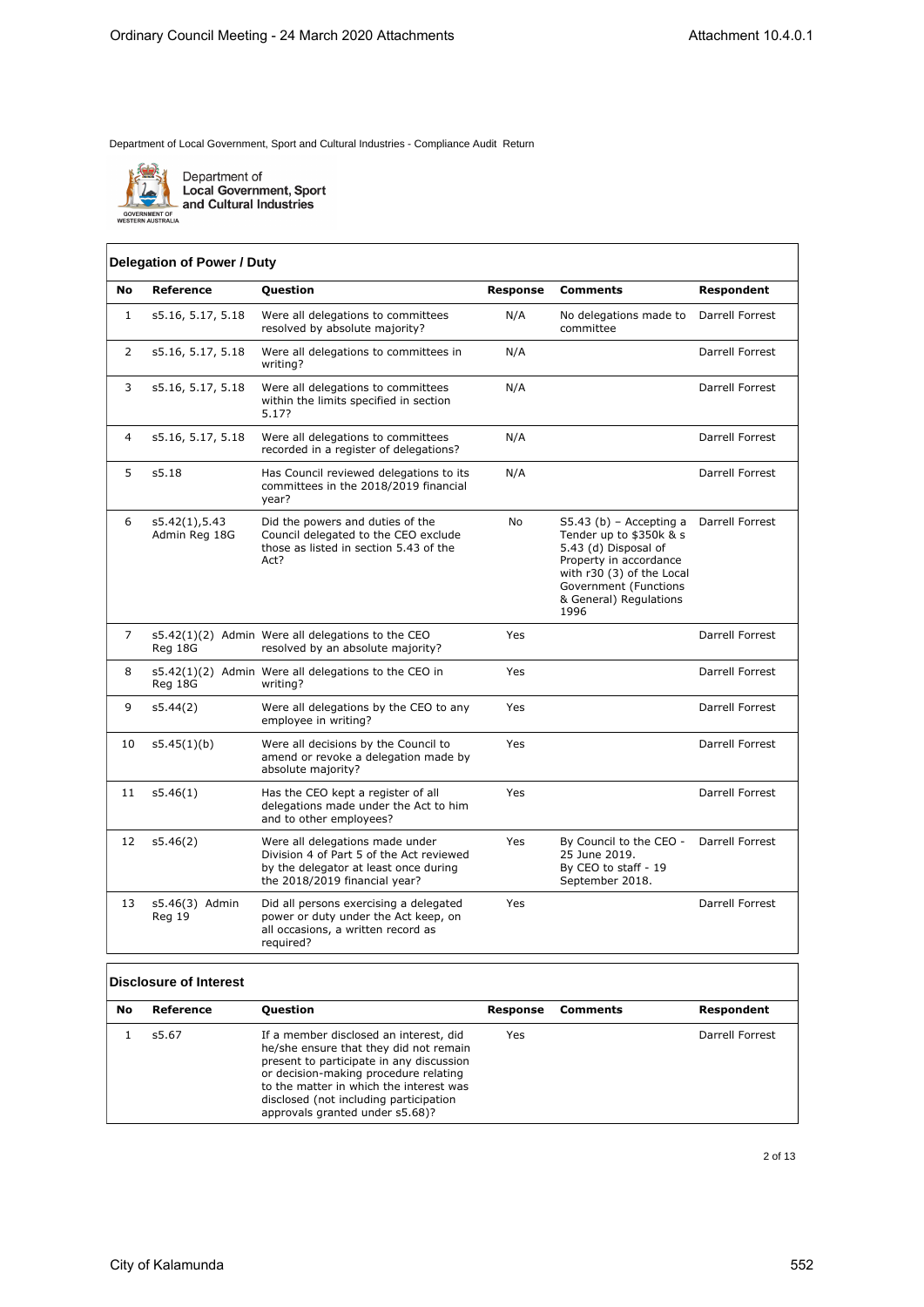

Department of **Local Government, Sport** and Cultural Industries

**No Reference Question Response Comments Respondent** 2 s5.68(2) Were all decisions made under section 5.68(1), and the extent of participation allowed, recorded in the minutes of Council and Committee meetings? N/A No decisions made under Darrell Forrest this provision of the Act. 3 s5.73 Were disclosures under section 5.65 or 5.70 recorded in the minutes of the meeting at which the disclosure was made? Yes **Darrell Forrest** 4 s5.73 Where the CEO had an interest relating to a gift under section 5.71A(1), was written notice given to the Council? N/A Darrell forrest 5 s5.73 Where the CEO had an interest relating to a gift in a matter in respect of a report another employee is providing advice on under section 5.71A (3), was the nature of interest disclosed when the advice or report was provided? N/A Darrell Forrest 6 s5.75(1) Admin Reg 22 Form 2 Was a primary return lodged by all newly elected members within three months of their start day? Yes Darrell Forrest 7 s5.75(1) Admin Reg 22 Form 2 Was a primary return lodged by all newly designated employees within three months of their start day? Yes Darrell Forrest 8 s5.76(1) Admin Reg 23 Form 3 Was an annual return lodged by all continuing elected members by 31 August 2019? Yes **Darrell Forrest** 9 s5.76(1) Admin Reg 23 Form 3 Was an annual return lodged by all designated employees by 31 August 2019? No Two employees failed to Darrell Forrest lodge returns by the required time. The completed returns were subsequently received. This non-compliance was reported to the Department 10 s5.77 On receipt of a primary or annual return, did the CEO, (or the Mayor/ President in the case of the CEO's return) on all occasions, give written acknowledgment of having received the return? Yes Darrell Forrest 11 s5.88(1)(2) Admin Did the CEO keep a register of financial Reg 28 interests which contained the returns lodged under section 5.75 and 5.76? Yes Darrell Forrest 12 s5.88(1)(2) Admin Did the CEO keep a register of financial Reg 28 interests which contained a record of disclosures made under sections 5.65, 5.70 and 5.71, in the form prescribed in Administration Regulation 28? Yes **Darrell Forrest** 13 s5.89A Admin Reg 28A Did the CEO keep a register of gifts which contained a record of disclosures made under section 5.71A, in the form prescribed in Administration Regulation 28A? Yes Darrell Forrest 14 s5.88 (3) Has the CEO removed all returns from the register when a person ceased to be a person required to lodge a return under section 5.75 or 5.76? Yes Darrell Forrest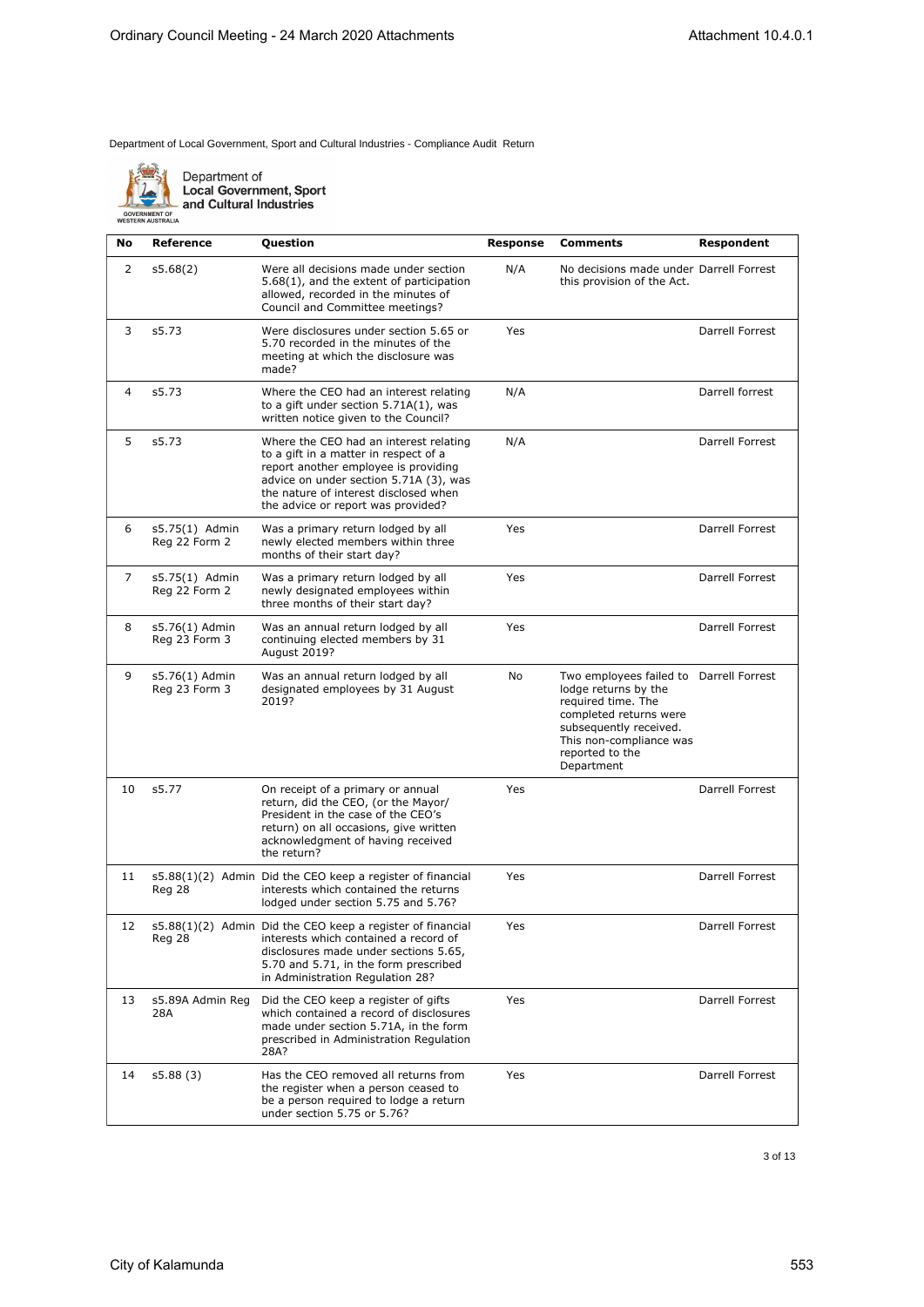

Department of<br>Local Government, Sport<br>and Cultural Industries

| No | Reference                                            | <b>Ouestion</b>                                                                                                                                                                                                                                                                                    | <b>Response</b> | <b>Comments</b> | Respondent      |
|----|------------------------------------------------------|----------------------------------------------------------------------------------------------------------------------------------------------------------------------------------------------------------------------------------------------------------------------------------------------------|-----------------|-----------------|-----------------|
| 15 | s5.88(4)                                             | Have all returns lodged under section<br>5.75 or 5.76 and removed from the<br>register, been kept for a period of at<br>least five years, after the person who<br>lodged the return ceased to be a<br>council member or designated<br>employee?                                                    | Yes             |                 | Darrell Forrest |
| 16 | s5.103 Admin Reg<br>34C & Rules of<br>Conduct Reg 11 | Where an elected member or an<br>employee disclosed an interest in a<br>matter discussed at a Council or<br>committee meeting where there was a<br>reasonable belief that the impartiality<br>of the person having the interest would<br>be adversely affected, was it recorded<br>in the minutes? | Yes             |                 | Darrell Forrest |
| 17 | s5.70(2)                                             | Where an employee had an interest in<br>any matter in respect of which the<br>employee provided advice or a report<br>directly to the Council or a Committee,<br>did that person disclose the nature of<br>that interest when giving the advice or<br>report?                                      | Yes             |                 | Darrell Forrest |
| 18 | s5.70(3)                                             | Where an employee disclosed an<br>interest under s5.70(2), did that<br>person also disclose the extent of that<br>interest when required to do so by the<br>Council or a Committee?                                                                                                                | Yes             |                 | Darrell Forrest |
| 19 | s5.103(3) Admin<br>Reg 34B                           | Has the CEO kept a register of all<br>notifiable gifts received by Council<br>members and employees?                                                                                                                                                                                               | Yes             |                 | Darrell Forrest |

### **Disposal of Property**

| No | Reference | <b>Question</b>                                                                                                                                                                                                    | Response | <b>Comments</b>                                                                                                                                                                                                                                                                                                  | Respondent      |
|----|-----------|--------------------------------------------------------------------------------------------------------------------------------------------------------------------------------------------------------------------|----------|------------------------------------------------------------------------------------------------------------------------------------------------------------------------------------------------------------------------------------------------------------------------------------------------------------------|-----------------|
| 1  | s3.58(3)  | Was local public notice given prior to<br>disposal for any property not disposed<br>of by public auction or tender (except<br>where excluded by Section 3.58(5))?                                                  | N/A      |                                                                                                                                                                                                                                                                                                                  | Darrell Forrest |
| 2  | s3.58(4)  | Where the local government disposed<br>of property under section 3.58(3), did<br>it provide details, as prescribed by<br>section 3.58(4), in the required local<br>public notice for each disposal of<br>property? | N/A      | Community Leases are<br>exempt under<br>Regulation (2) (b) of the<br>Local Government<br>(Functions and General)<br>Regulations 1996.<br>Lease to NBN Co of<br>portion of Reserve<br>52678 was exempt<br>under Regulations 30(2)<br>(c)(ii) of the Local<br>Government (Functions<br>and General)<br>Regulations | Darrell Forrest |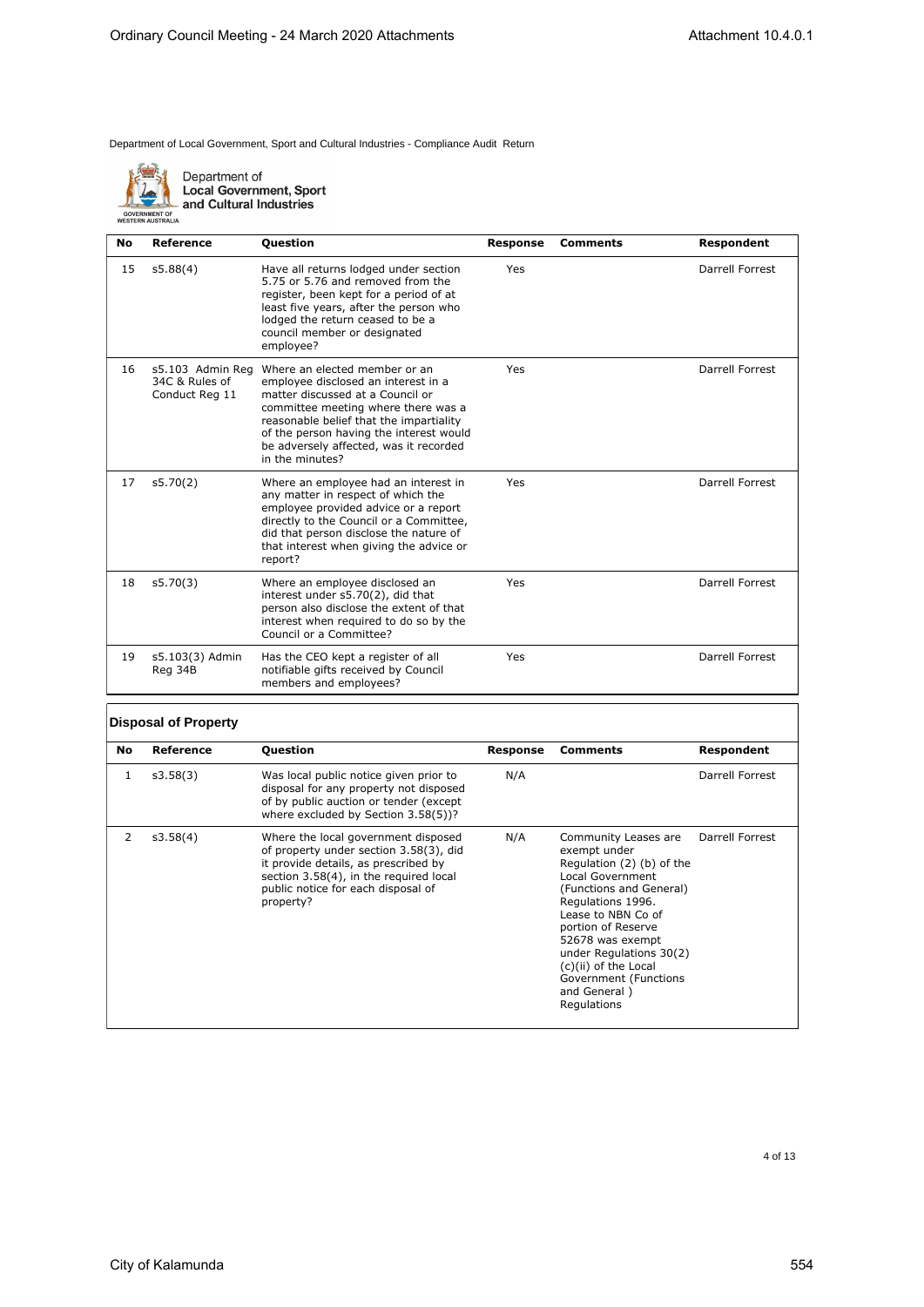

Department of<br>Local Government, Sport<br>and Cultural Industries

### **Elections**

| No. | Reference                 | <b>Question</b>                                                                                                                                                                                                                                                                                                                              | Response | Comments | Respondent      |
|-----|---------------------------|----------------------------------------------------------------------------------------------------------------------------------------------------------------------------------------------------------------------------------------------------------------------------------------------------------------------------------------------|----------|----------|-----------------|
|     | Elect Reg $30G(1)$<br>(2) | Did the CEO establish and maintain an<br>electoral gift register and ensure that<br>all 'disclosure of gifts' forms completed<br>by candidates and received by the CEO<br>were placed on the electoral gift<br>register at the time of receipt by the<br>CEO and in a manner that clearly<br>identifies and distinguishes the<br>candidates? | Yes      |          | Darrell Forrest |
|     | (4)                       | Elect Reg $30G(3)$ & Did the CEO remove any 'disclosure of<br>gifts' forms relating to an unsuccessful<br>candidate or a successful candidate<br>that completed the term of office from<br>the electoral gift register, and retain<br>those forms separately for a period of<br>at least 2 years?                                            | Yes      |          | Darrell Forrest |

# **Finance**

| <b>No</b>    | Reference       | Question                                                                                                                                                         | <b>Response</b> | <b>Comments</b>                                                                                                                                                                                  | Respondent      |
|--------------|-----------------|------------------------------------------------------------------------------------------------------------------------------------------------------------------|-----------------|--------------------------------------------------------------------------------------------------------------------------------------------------------------------------------------------------|-----------------|
| $\mathbf{1}$ | s7.1A           | Has the local government established<br>an audit committee and appointed<br>members by absolute majority in<br>accordance with section 7.1A of the<br>Act?       | <b>Yes</b>      | Council established its<br>Audit and Risk<br>Committee on 25<br>February 2013,<br>OCM13/2013. This<br>resolution was carried<br>with an absolute<br>majority                                     | Darrell Forrest |
| 2            | s7.1B           | Where a local government determined<br>to delegate to its audit committee any<br>powers or duties under Part 7 of the<br>Act, did it do so by absolute majority? | N/A             | The Audit and Risk<br>Committee does not<br>have any delegated<br>authority to decide on<br>behalf of Council                                                                                    | Darrell Forrest |
| 3            | s7.3(1)         | Was the person(s) appointed by the<br>local government under s7.3(1) to be<br>its auditor, a registered company<br>auditor?                                      | Yes             | Office of the Auditor<br>General conducted the<br>City's Financial Audit.<br>The City's internal audit<br>program is delivered by<br>Crowe.                                                      | Darrell Forrest |
| 4            | s7.3(1), 7.6(3) | Was the person or persons appointed<br>by the local government to be its<br>auditor, appointed by an absolute<br>majority decision of Council?                   | Yes             | Under the Local<br>Government Amendment<br>(Auditing) Act 2017 the<br><b>Auditor General was</b><br>given the authority to<br>conduct audits of all<br>Local Governments in<br>Western Australia | Darrell Forrest |
| 5            | Audit Reg 10    | Was the Auditor's report(s) for the<br>financial year(s) ended 30 June<br>received by the local government<br>within 30 days of completion of the<br>audit?      | Yes             |                                                                                                                                                                                                  | Darrell Forrest |
| 6            | s7.9(1)         | Was the Auditor's report for the<br>financial year ended 30 June 2019<br>received by the local government by<br>31 December 2019?                                | Yes             |                                                                                                                                                                                                  | Darrell Forrest |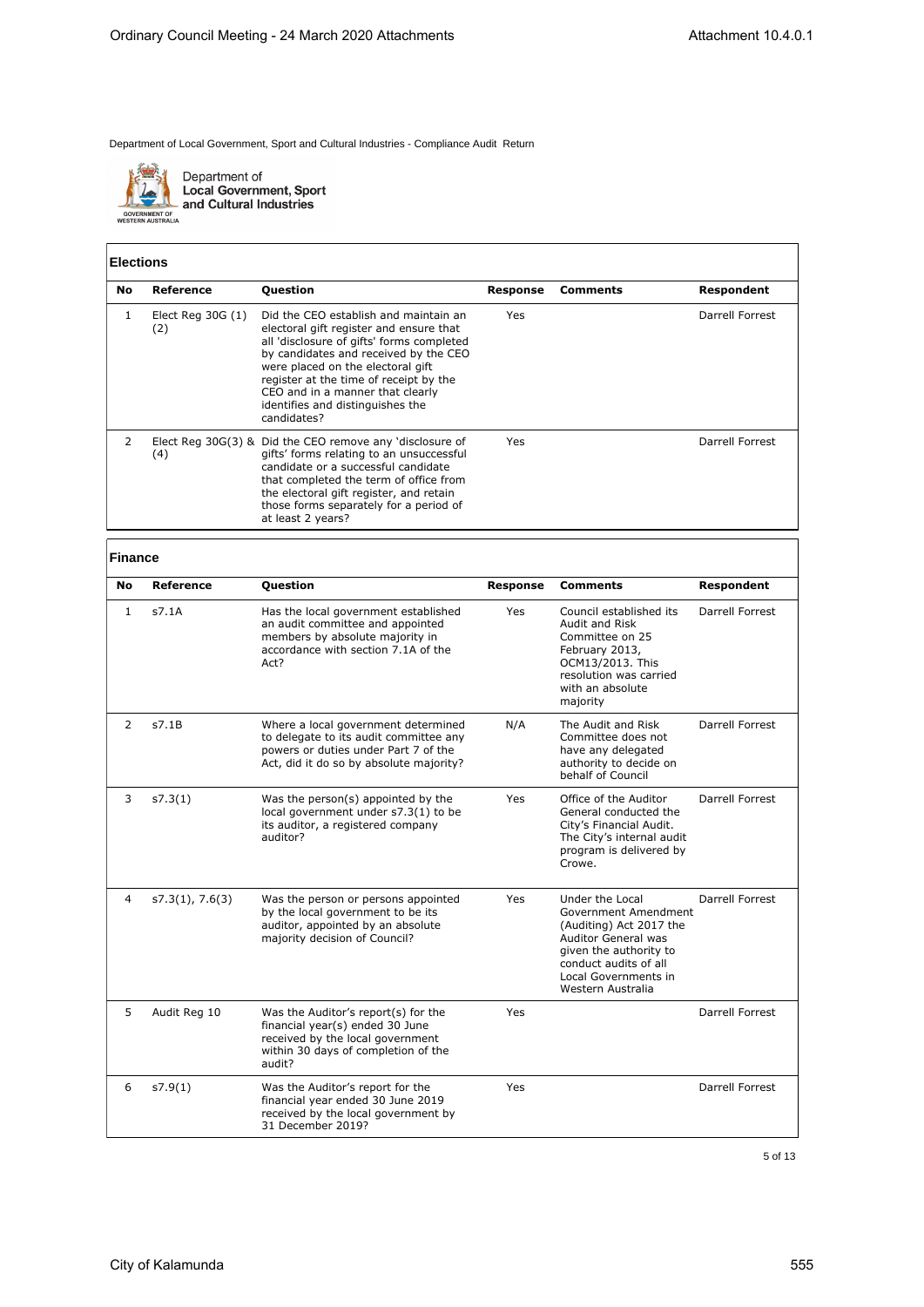

Department of<br>Local Government, Sport<br>and Cultural Industries

| No | Reference   | <b>Question</b>                                                                                                                                                                                                                                                                                                                                                        | <b>Response</b> | <b>Comments</b>                                                                                                                | Respondent      |
|----|-------------|------------------------------------------------------------------------------------------------------------------------------------------------------------------------------------------------------------------------------------------------------------------------------------------------------------------------------------------------------------------------|-----------------|--------------------------------------------------------------------------------------------------------------------------------|-----------------|
| 7  | S7.12A(3)   | Where the local government<br>determined that matters raised in the<br>auditor's report prepared under s7.9<br>(1) of the Act required action to be<br>taken, did the local government,<br>ensure that appropriate action was<br>undertaken in respect of those<br>matters?                                                                                            | Yes             |                                                                                                                                | Darrell Forrest |
| 8  | S7.12A (4)  | Where the auditor identified matters as<br>significant in the auditor's report<br>(prepared under s7.9(1) of the Act),<br>did the local government prepare a<br>report stating what action had been<br>taken or it intended to take with<br>respect to each of the matters and<br>give a copy to the Minister within 3<br>months after receipt of the audit<br>report? | Yes             |                                                                                                                                | Darrell Forrest |
| 9  | S7.12A (5)  | Within 14 days after the local<br>government gave a report to the<br>Minister under s7.12A(4)(b), did the<br>CEO publish a copy of the report on<br>the local government's official website?                                                                                                                                                                           | Yes             |                                                                                                                                | Darrell Forrest |
| 10 | Audit Reg 7 | Did the agreement between the local<br>government and its auditor include the<br>objectives of the audit?                                                                                                                                                                                                                                                              | Yes             | Objectives of the audit<br>was stated in the letter<br>addressed to the City by<br>the Auditor General on<br>18 February 2019. | Darrell Forrest |
| 11 | Audit Reg 7 | Did the agreement between the local<br>government and its auditor include the<br>scope of the audit?                                                                                                                                                                                                                                                                   | Yes             | See answer to Question<br>10                                                                                                   | Darrell Forrest |
| 12 | Audit Reg 7 | Did the agreement between the local<br>government and its auditor include a<br>plan for the audit?                                                                                                                                                                                                                                                                     | Yes             |                                                                                                                                | Darrell Forrest |
| 13 | Audit Reg 7 | Did the agreement between the local<br>government and its auditor include<br>details of the remuneration and<br>expenses to be paid to the auditor?                                                                                                                                                                                                                    | Yes             |                                                                                                                                | Darrell Forrest |
| 14 | Audit Reg 7 | Did the agreement between the local<br>government and its auditor include the<br>method to be used by the local<br>government to communicate with, and<br>supply information to, the auditor?                                                                                                                                                                          | Yes             |                                                                                                                                | Darrell Forrest |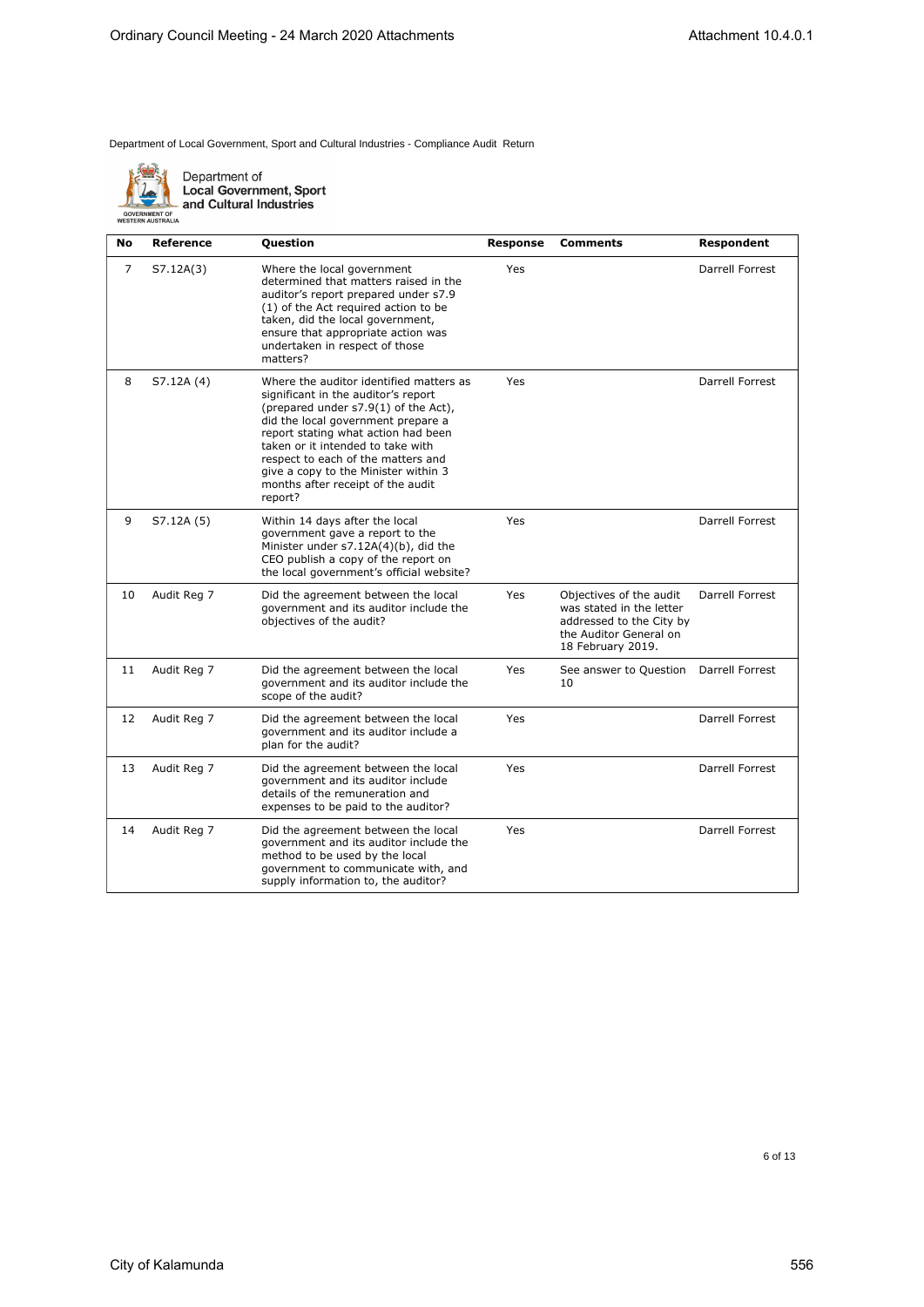

Department of<br>Local Government, Sport<br>and Cultural Industries

### **Integrated Planning and Reporting**

| No             | Reference                   | <b>Question</b>                                                                                                                                                                                                                                                                                            | <b>Response</b> | <b>Comments</b>                                                                                                                                                                                                                                                                                 | Respondent      |
|----------------|-----------------------------|------------------------------------------------------------------------------------------------------------------------------------------------------------------------------------------------------------------------------------------------------------------------------------------------------------|-----------------|-------------------------------------------------------------------------------------------------------------------------------------------------------------------------------------------------------------------------------------------------------------------------------------------------|-----------------|
| $\mathbf{1}$   | s5.56 Admin Reg<br>19DA (6) | Has the local government adopted a<br>Corporate Business Plan. If Yes, please<br>provide adoption date of the most<br>recent Plan in Comments?                                                                                                                                                             | Yes             | Kalamunda Achieving<br>Corporate Business Plan<br>2019/203 at 24 June<br>2019 Special Council<br>meeting.                                                                                                                                                                                       | Darrell Forrest |
| 2              | s5.56 Admin Reg<br>19DA (4) | Has the local government reviewed the<br>Corporate Business Plan in the 2018-<br>2019 Financial Year. If Yes, please<br>provide date of Council meeting the<br>review was adopted at?                                                                                                                      | Yes             | Kalamunda Achieving<br>Corporate Business Plan<br>2019/203 at 24 June<br>2019 Special Council<br>meeting.                                                                                                                                                                                       | Darrell Forrest |
| 3              | s5.56 Admin Reg<br>19C      | Has the local government adopted a<br>Strategic Community Plan. If Yes,<br>please provide adoption date of the<br>most recent Plan in Comments?                                                                                                                                                            | Yes             | Adopted at Ordinary<br>Council Meeting 26 June<br>2017                                                                                                                                                                                                                                          | Darrell Forrest |
| $\overline{4}$ | s5.56 Admin Reg<br>19C (4)  | Has the local government reviewed the<br>current Strategic Community Plan. If<br>Yes, please provide date of most<br>recent review by Council in Comments.<br>Note: If the current Strategic<br>Community Plan was adopted after<br>1/1/2016, please respond N/A and<br>provide adoption date in Comments? | N/A             | Adopted at Ordinary<br>Council Meeting 26 June<br>2017                                                                                                                                                                                                                                          | Darrell Forrest |
| 5              | S5.56 Admin Reg<br>19DA (3) | Has the local government developed<br>an Asset Management Plan(s) that<br>covers all asset classes. If Yes, please<br>provide the date of the most recent<br>Plan adopted by Council in Comments?                                                                                                          | Yes             | Council has adopted the Darrell Forrest<br>following plans at the<br>respective Council<br>meetings:<br>Pathways Asset<br>Management Plan (AMP)<br>$-22/05/2017$<br>Parks & reserves AMP-<br>28/08/2017<br>Drainage AMP -<br>24/07/2018<br>Roads AMP - 23/10/18<br>Buildings AMP-<br>24/09/2019 |                 |
| 6              | S5.56 Admin Reg<br>19DA (3) | Has the local government developed a<br>Long Term Financial Plan. If Yes,<br>please provide the adoption date of the<br>most recent Plan in Comments?                                                                                                                                                      | Yes             | Council adopted the<br>Kalamunda Accountable:<br>Long Term Financial Plan<br>to 2034 at the Ordinary<br>Council Meeting of 23<br>July 2019                                                                                                                                                      | Darrell Forrest |
| 7              | S5.56 Admin Reg<br>19DA (3) | Has the local government developed a<br>Workforce Plan. If Yes, please provide<br>adoption date of the most recent Plan<br>in comments?                                                                                                                                                                    | Yes             | Kalamunda Working<br>Strategic Workforce Plan<br>2018-2023 adopted 28<br>August 2019                                                                                                                                                                                                            | Darrell Forrest |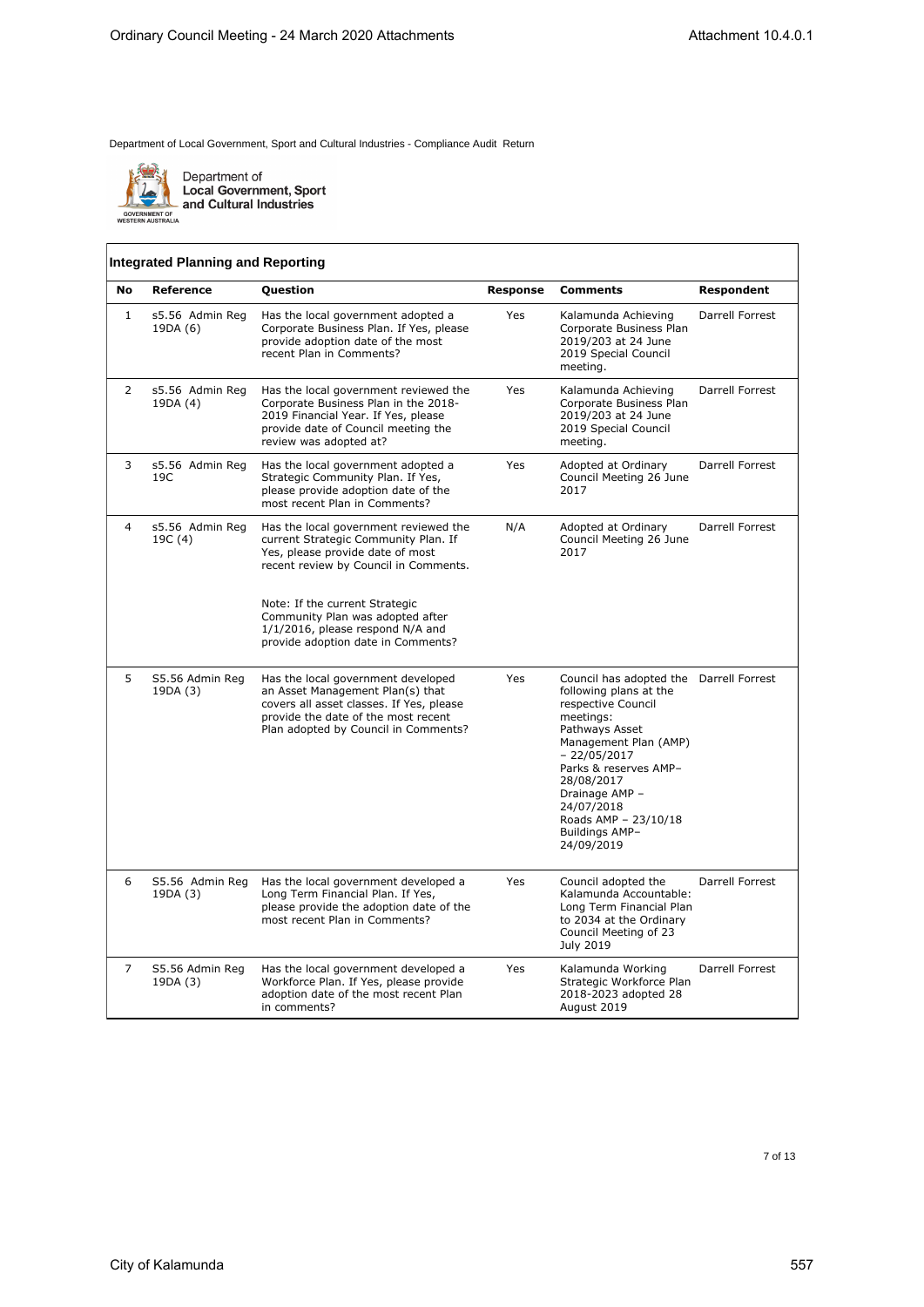

Department of<br>Local Government, Sport<br>and Cultural Industries

### **Local Government Employees**

| No | Reference                              | Question                                                                                                                                                                          | <b>Response</b> | <b>Comments</b>                                                                            | Respondent      |
|----|----------------------------------------|-----------------------------------------------------------------------------------------------------------------------------------------------------------------------------------|-----------------|--------------------------------------------------------------------------------------------|-----------------|
| 1  | Admin Reg 18C                          | Did the local government approve the<br>process to be used for the selection<br>and appointment of the CEO before the<br>position of CEO was advertised?                          | N/A             | The City did not recruit a Darrell Forrest<br>CEO in the period<br>covered by this return  |                 |
| 2  | $s5.36(4) s5.37(3)$ ,<br>Admin Reg 18A | Were all vacancies for the position of<br>CEO and other designated senior<br>employees advertised and did the<br>advertising comply with s.5.36(4),<br>5.37(3) and Admin Reg 18A? | N/A             | The City did not recruit a Darrell Forrest<br>CEO in the period<br>covered by this return. |                 |
| 3  | Admin Reg 18F                          | Was the remuneration and other<br>benefits paid to a CEO on appointment<br>the same remuneration and benefits<br>advertised for the position of CEO<br>under section $5.36(4)$ ?  | N/A             |                                                                                            | Darrell Forrest |
| 4  | Admin Regs 18E                         | Did the local government ensure<br>checks were carried out to confirm that<br>the information in an application for<br>employment was true (applicable to<br>CEO only)?           | N/A             |                                                                                            | Darrell Forrest |
| 5  | s5.37(2)                               | Did the CEO inform Council of each<br>proposal to employ or dismiss a<br>designated senior employee?                                                                              | N/A             | The City does not have<br>any designated senior<br>employees.                              | Darrell Forrest |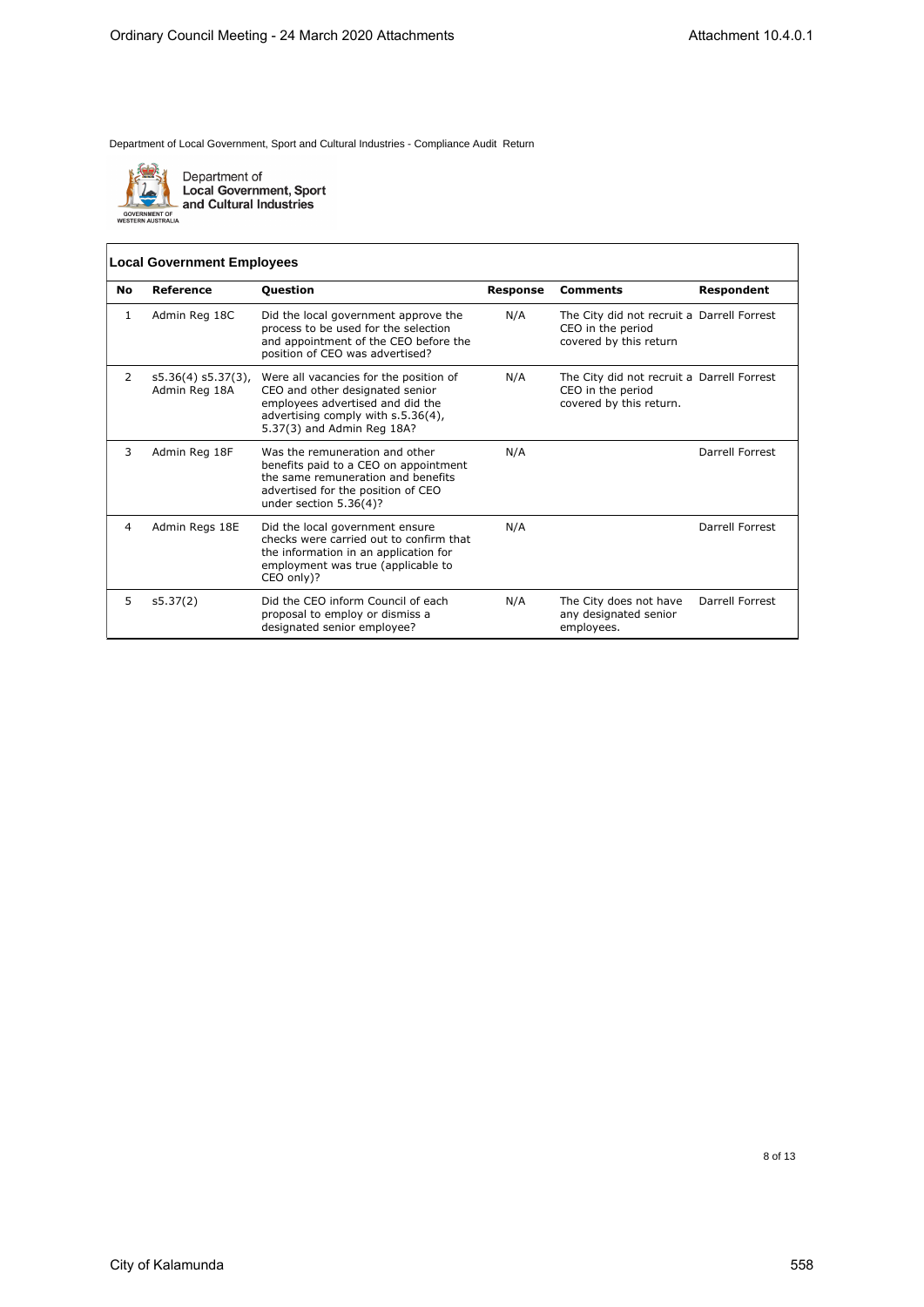

Department of<br>Local Government, Sport<br>and Cultural Industries

|  | Official Conduct |
|--|------------------|
|--|------------------|

| <b>No</b>      | Reference    | <b>Question</b>                                                                                                                                                                             | <b>Response</b> | <b>Comments</b>                       | <b>Respondent</b> |
|----------------|--------------|---------------------------------------------------------------------------------------------------------------------------------------------------------------------------------------------|-----------------|---------------------------------------|-------------------|
| 1              | s5.120       | Where the CEO is not the complaints<br>officer, has the local government<br>designated a senior employee, as<br>defined under s5.37, to be its<br>complaints officer?                       | N/A             | The CEO is the<br>Complaints Officer. | Darrell Forrest   |
| $\overline{2}$ | s5.121(1)    | Has the complaints officer for the local<br>government maintained a register of<br>complaints which records all<br>complaints that result in action under<br>$s5.110(6)(b)$ or (c)?         | Yes             |                                       | Darrell Forrest   |
| 3              | s5.121(2)(a) | Does the complaints register<br>maintained by the complaints officer<br>include provision for recording of the<br>name of the council member about<br>whom the complaint is made?           | Yes             |                                       | Darrell Forrest   |
| 4              | s5.121(2)(b) | Does the complaints register<br>maintained by the complaints officer<br>include provision for recording the<br>name of the person who makes the<br>complaint?                               | Yes             |                                       | Darrell Forrest   |
| 5              | s5.121(2)(c) | Does the complaints register<br>maintained by the complaints officer<br>include provision for recording a<br>description of the minor breach that<br>the standards panel finds has occured? | Yes             |                                       | Darrell Forrest   |
| 6              | s5.121(2)(d) | Does the complaints register<br>maintained by the complaints officer<br>include the provision to record details<br>of the action taken under s5.110(6)(b)<br>or $(c)?$                      | Yes             |                                       | Darrell Forrest   |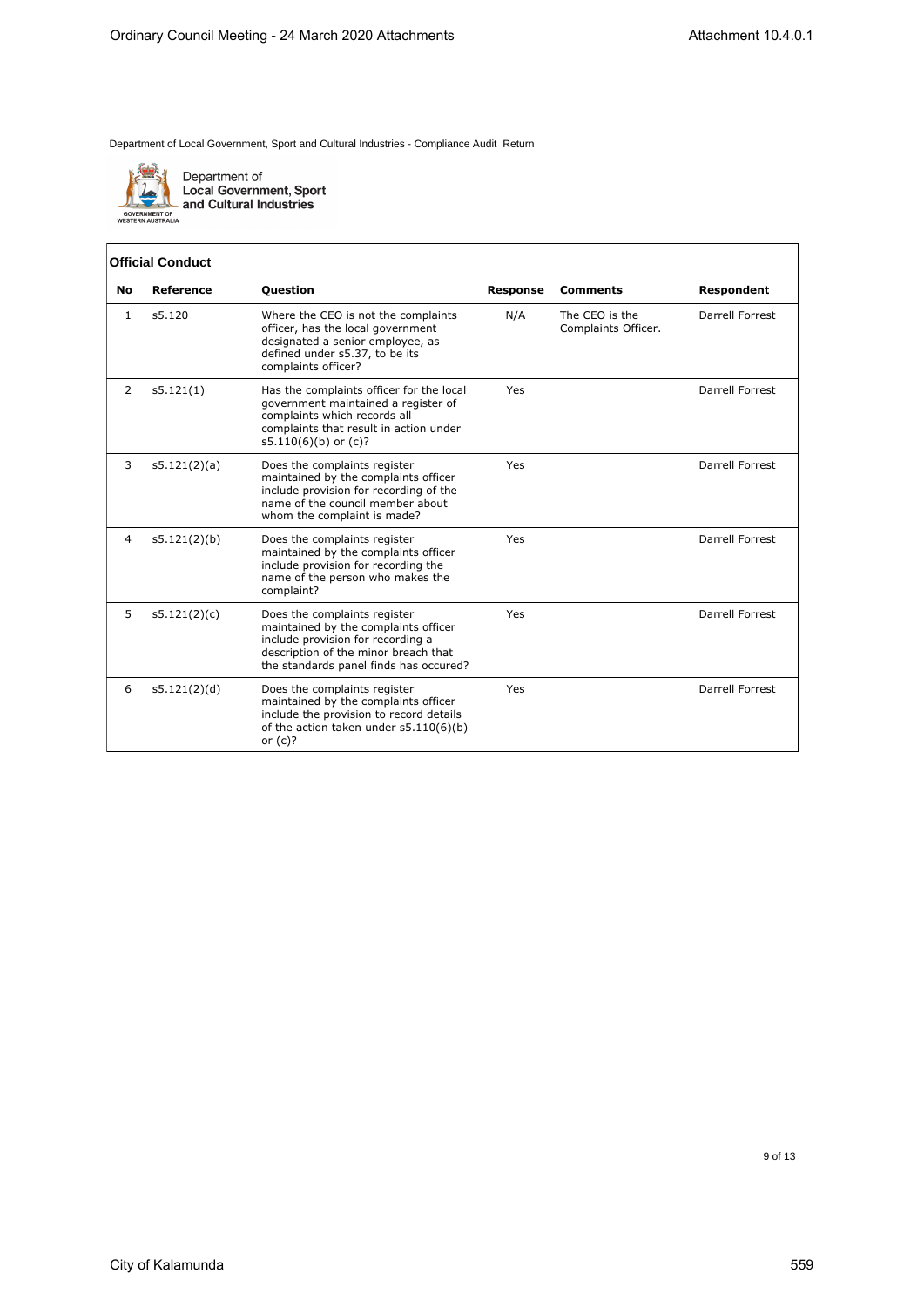

Department of<br>Local Government, Sport<br>and Cultural Industries

### **Optional Questions**

| <b>No</b>    | <b>Reference</b>                   | <b>Question</b>                                                                                                                                                                                                                                                                                                                                                                            | <b>Response</b> | <b>Comments</b>                                                               | Respondent      |
|--------------|------------------------------------|--------------------------------------------------------------------------------------------------------------------------------------------------------------------------------------------------------------------------------------------------------------------------------------------------------------------------------------------------------------------------------------------|-----------------|-------------------------------------------------------------------------------|-----------------|
| $\mathbf{1}$ | Financial<br>(2)(c)                | Did the CEO review the<br>Management Reg 5 appropriateness and effectiveness of<br>the local government's financial<br>management systems and procedures<br>in accordance with Local Government<br>(Financial Management) Regulation 5<br>$(2)(c)$ within the 3 years prior to 31<br>December 2019? If yes, please<br>provide date of Council resolution in<br>comments?                   | Yes             | Audit and Risk<br>Committee on 19 June<br>2017 and Council on 26<br>June 2017 | Darrell Forrest |
| 2            | Audit Reg 17                       | Did the CEO review the<br>appropriateness and effectiveness of<br>the local government's systems and<br>procedures in relation to risk<br>management, internal control and<br>legislative compliance in accordance<br>with Local Government (Audit)<br>Regulation 17 within the 3 years prior<br>to 31 December 2019? If yes, please<br>provide date of Council resolution in<br>comments? | Yes             | Audit and Risk<br>Committee on 19 June<br>2017 and Council on 26<br>June 2017 | Darrell Forrest |
| 3            | Financial<br>Management Reg<br>5A. | Did the local government provide AASB<br>124 related party information in its<br>annual report(s) tabled at an electors<br>meeting(s) during calendar year 2019?                                                                                                                                                                                                                           | Yes             |                                                                               | Darrell Forrest |
| 4            | S6.4(3)                            | Did the local government submit to its<br>auditor by 30 September 2019 the<br>balanced accounts and annual financial<br>report for the year ending 30 June<br>2019?                                                                                                                                                                                                                        | Yes             |                                                                               | Darrell Forrest |

## **Tenders for Providing Goods and Services**

| No | Reference              | <b>Question</b>                                                                                                                                                                                                                                                                                                                                                                                                | Response | <b>Comments</b>                                                                                             | Respondent      |
|----|------------------------|----------------------------------------------------------------------------------------------------------------------------------------------------------------------------------------------------------------------------------------------------------------------------------------------------------------------------------------------------------------------------------------------------------------|----------|-------------------------------------------------------------------------------------------------------------|-----------------|
| 1  | s3.57 F&G Reg 11       | Did the local government invite<br>tenders on all occasions (before<br>entering into contracts for the supply<br>of goods or services) where the<br>consideration under the contract was,<br>or was expected to be, worth more<br>than the consideration stated in<br>Regulation 11(1) of the Local<br>Government (Functions & General)<br>Regulations (Subject to Functions and<br>General Regulation 11(2))? | Yes      | All tenders were publicly Darrell Forrest<br>invited to submit a<br>tender in order to<br>create a Contract |                 |
| 2  | <b>F&amp;G Reg 12</b>  | Did the local government comply with<br>F&G Reg 12 when deciding to enter<br>into multiple contracts rather than<br>inviting tenders for a single contract?                                                                                                                                                                                                                                                    | Yes      | No Tenders were split to Darrell Forrest<br>avoid the tender process                                        |                 |
| 3  | F&G Reg 14(1) &<br>(3) | Did the local government invite<br>tenders via Statewide public notice?                                                                                                                                                                                                                                                                                                                                        | Yes      | All tenders were<br>advertised in the West<br>Australian                                                    | Darrell Forrest |
| 4  | F&G Reg 14 & 15        | Did the local government's advertising<br>and tender documentation comply with<br>F&G Regs 14, 15 & 16?                                                                                                                                                                                                                                                                                                        | Yes      |                                                                                                             | Darrell Forrest |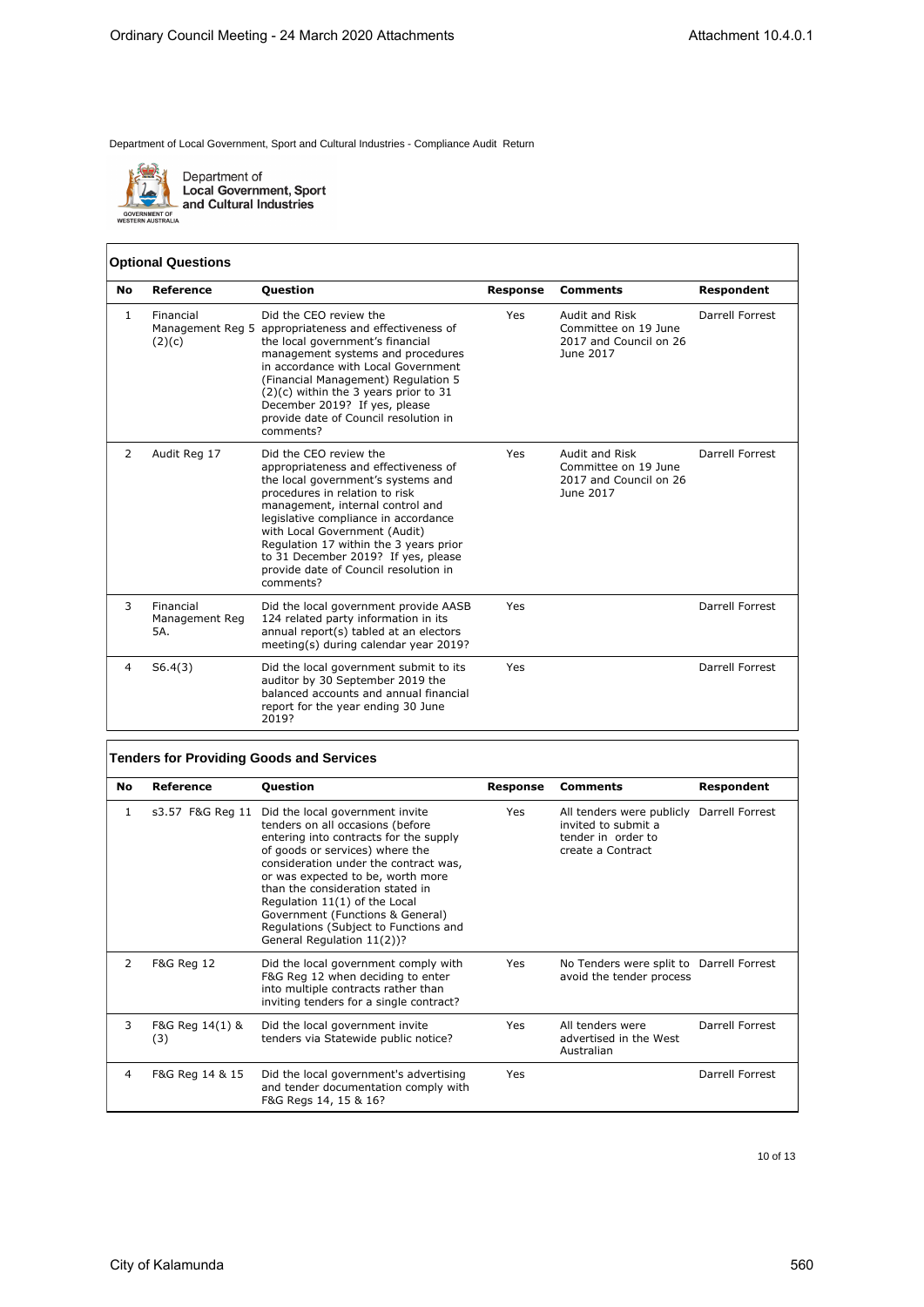

Department of<br>Local Government, Sport<br>- and Cultural Industries

| No | Reference                 | Question                                                                                                                                                                                                                                            | Response | Comments                                                   | Respondent      |
|----|---------------------------|-----------------------------------------------------------------------------------------------------------------------------------------------------------------------------------------------------------------------------------------------------|----------|------------------------------------------------------------|-----------------|
| 5  | F&G Reg 14(5)             | If the local government sought to vary<br>the information supplied to tenderers,<br>was every reasonable step taken to<br>give each person who sought copies of<br>the tender documents or each<br>acceptable tenderer, notice of the<br>variation? | Yes      |                                                            | Darrell Forrest |
| 6  | <b>F&amp;G Reg 16</b>     | Did the local government's procedure<br>for receiving and opening tenders<br>comply with the requirements of F&G<br>Reg 16?                                                                                                                         | Yes      |                                                            | Darrell Forrest |
| 7  | F&G Reg 18(1)             | Did the local government reject the<br>tenders that were not submitted at the<br>place, and within the time specified in<br>the invitation to tender?                                                                                               | Yes      |                                                            | Darrell Forrest |
| 8  | F&G Reg 18 (4)            | In relation to the tenders that were not<br>rejected, did the local government<br>assess which tender to accept and<br>which tender was most advantageous<br>to the local government to accept, by<br>means of written evaluation criteria?         | Yes      |                                                            | Darrell Forrest |
| 9  | F&G Reg 17                | Did the information recorded in the<br>local government's tender register<br>comply with the requirements of F&G<br>Reg 17 and did the CEO make the<br>tenders register available for public<br>inspection?                                         | Yes      |                                                            | Darrell Forrest |
| 10 | F&G Reg 19                | Did the CEO give each tenderer written<br>notice advising particulars of the<br>successful tender or advising that no<br>tender was accepted?                                                                                                       | Yes      |                                                            | Darrell Forrest |
| 11 | F&G Reg 21 & 22           | Did the local governments advertising<br>and expression of interest<br>documentation comply with the<br>requirements of F&G Regs 21 and 22?                                                                                                         | N/A      | No EOIs sought                                             | Darrell forrest |
| 12 | F&G Reg 23(1)             | Did the local government reject the<br>expressions of interest that were not<br>submitted at the place and within the<br>time specified in the notice?                                                                                              | N/A      | No EOIs sought                                             | Darrell Forrest |
| 13 | F&G Reg 23(4)             | After the local government considered<br>expressions of interest, did the CEO list<br>each person considered capable of<br>satisfactorily supplying goods or<br>services?                                                                           | N/A      | No EOIs sought                                             | Darrell forrest |
| 14 | F&G Reg 24                | Did the CEO give each person who<br>submitted an expression of interest, a<br>notice in writing in accordance with<br>Functions & General Regulation 24?                                                                                            | N/A      | No EOIs sought                                             | Darrell forrest |
| 15 | F&G Reg 24AC (1)<br>& (2) | Has the local government established a<br>policy on procurement of goods and<br>services from pre-qualified suppliers in<br>accordance with the regulations?                                                                                        | No       |                                                            | Darrell Forrest |
| 16 | F&G Reg 24AD(2)           | Did the local government invite<br>applicants for a panel of pre-qualified<br>suppliers via Statewide public notice?                                                                                                                                | N/A      | The City has not invited<br>any pre-qualified<br>suppliers | Darrell Forrest |
| 17 | F&G Reg 24AD(4)<br>& 24AE | Did the local government's advertising<br>and panel documentation comply with<br>F&G Regs 24AD(4) & 24AE?                                                                                                                                           | N/A      | See answer to Q16                                          | Darrell Forrest |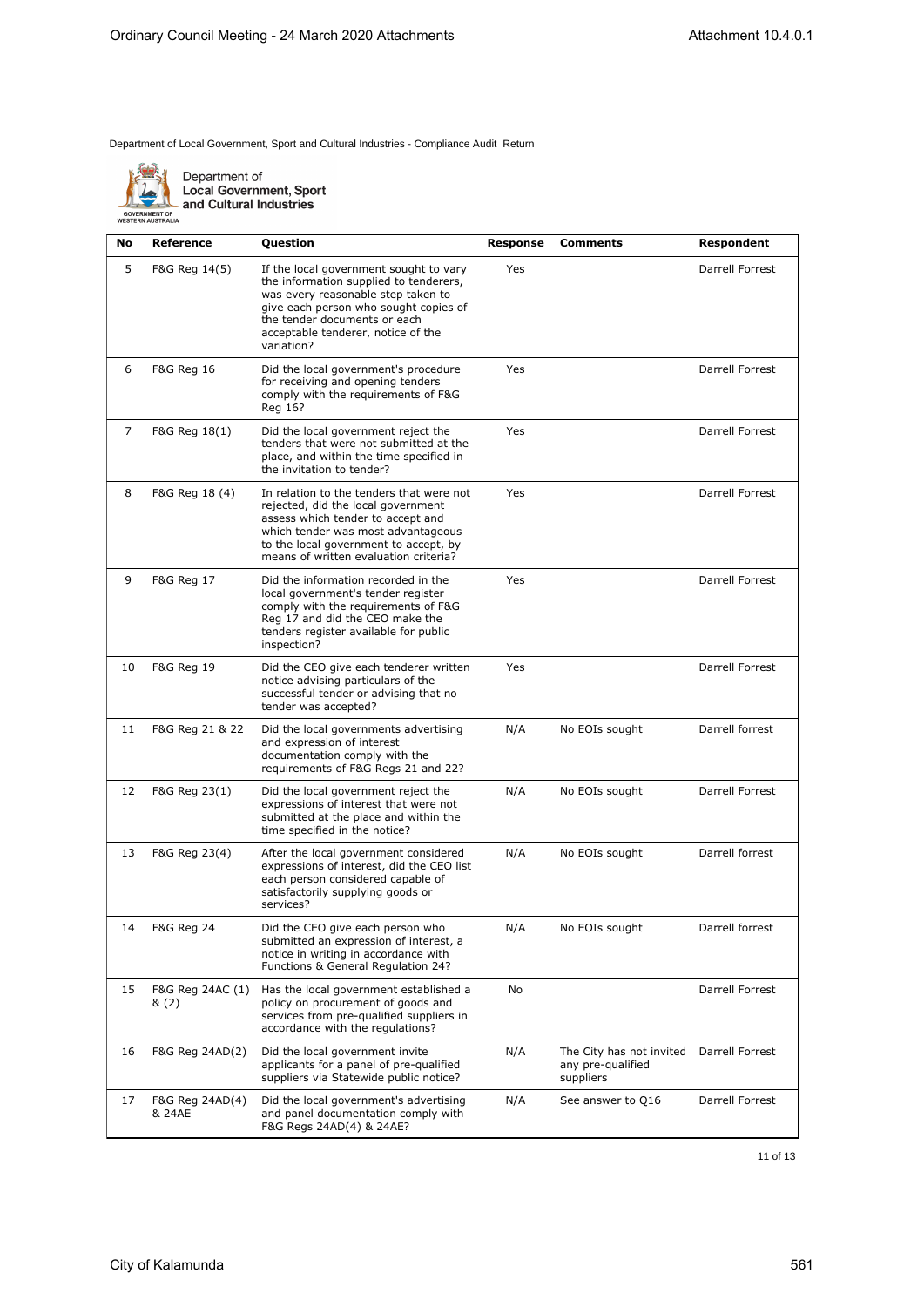

Department of<br>Local Government, Sport<br>and Cultural Industries

| <b>GUVERNMENT UP</b>    |  |
|-------------------------|--|
| <b>FSTERN AUSTRALIA</b> |  |
|                         |  |

| No | Reference              | Question                                                                                                                                                                                                                                                                                    | Response | Comments          | Respondent      |
|----|------------------------|---------------------------------------------------------------------------------------------------------------------------------------------------------------------------------------------------------------------------------------------------------------------------------------------|----------|-------------------|-----------------|
| 18 | F&G Reg 24AF           | Did the local government's procedure<br>for receiving and opening applications<br>to join a panel of pre-qualified<br>suppliers comply with the requirements<br>of F&G Reg 16 as if the reference in<br>that regulation to a tender were a<br>reference to a panel application?             | N/A      | See answer to Q16 | Darrell Forrest |
| 19 | F&G Reg 24AD(6)        | If the local government sought to vary<br>the information supplied to the panel,<br>was every reasonable step taken to<br>give each person who sought detailed<br>information about the proposed panel<br>or each person who submitted an<br>application, given notice of the<br>variation? | N/A      | See answer to Q16 | Darrell Forrest |
| 20 | F&G Reg 24AH(1)        | Did the local government reject the<br>applications to join a panel of pre-<br>qualified suppliers that were not<br>submitted at the place, and within the<br>time specified in the invitation for<br>applications?                                                                         | N/A      | See answer to Q16 | Darrell Forrest |
| 21 | F&G Reg 24AH(3)        | In relation to the applications that<br>were not rejected, did the local<br>government assess which application<br>(s) to accept and which application(s)<br>were most advantageous to the local<br>government to accept, by means of<br>written evaluation criteria?                       | N/A      | See answer to Q16 | Darrell Forrest |
| 22 | F&G Reg 24AG           | Did the information recorded in the<br>local government's tender register<br>about panels of pre-qualified suppliers,<br>comply with the requirements of F&G<br>Reg 24AG?                                                                                                                   | N/A      | See answer to Q16 | Darrell Forrest |
| 23 | F&G Reg 24AI           | Did the CEO send each person who<br>submitted an application, written<br>notice advising if the person's<br>application was accepted and they are<br>to be part of a panel of pre-qualified<br>suppliers, or, that the application was<br>not accepted?                                     | N/A      | See answer to Q16 | Darrell Forrest |
| 24 | <b>F&amp;G Reg 24E</b> | Where the local government gave a<br>regional price preference, did the local<br>government comply with the<br>requirements of F&G Reg 24E including<br>the preparation of a regional price<br>preference policy?                                                                           | N/A      | See answer to Q16 | Darrell Forrest |
| 25 | F&G Reg 24F            | Did the local government comply with<br>the requirements of F&G Reg 24F in<br>relation to an adopted regional price<br>preference policy?                                                                                                                                                   | N/A      | See answer to Q16 | Darrell Forrest |
| 26 | F&G Reg 11A            | Does the local government have a<br>current purchasing policy that comply<br>with F&G Reg 11A(3) in relation to<br>contracts for other persons to supply<br>goods or services where the<br>consideration under the contract is, or<br>is expected to be, \$150,000 or less?                 | Yes      |                   | Darrell Forrest |